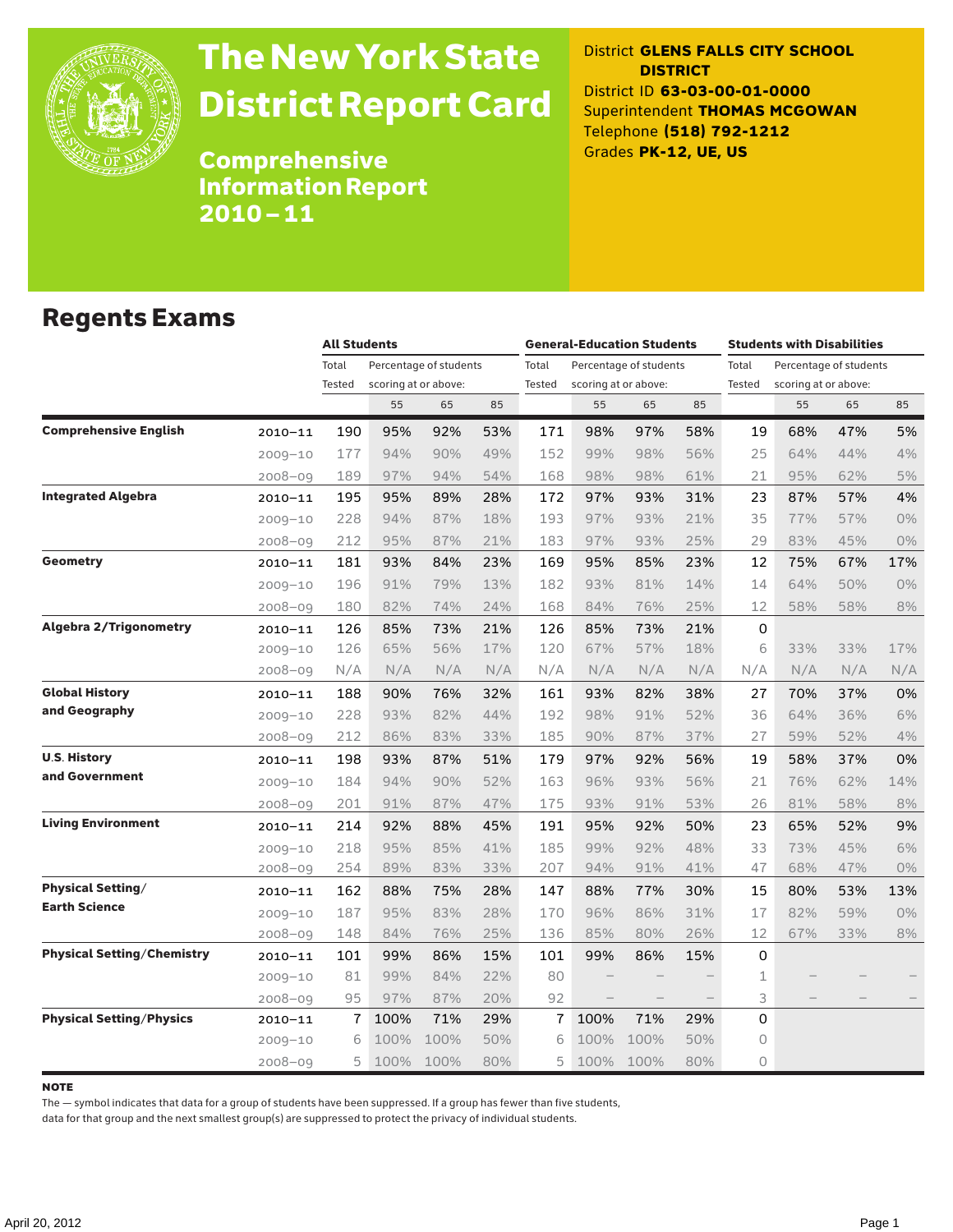### Regents Exams

|                              |             |                 | <b>All Students</b>                            |     |                 |                                                | <b>General-Education Students Students with Disabilities</b> |                 |                                                |                |    |    |    |  |
|------------------------------|-------------|-----------------|------------------------------------------------|-----|-----------------|------------------------------------------------|--------------------------------------------------------------|-----------------|------------------------------------------------|----------------|----|----|----|--|
|                              |             | Total<br>Tested | Percentage of students<br>scoring at or above: |     | Total<br>Tested | Percentage of students<br>scoring at or above: |                                                              | Total<br>Tested | Percentage of students<br>scoring at or above: |                |    |    |    |  |
|                              |             |                 | 55                                             | 65  | 85              |                                                | 55                                                           | 65              | 85                                             |                | 55 | 65 | 85 |  |
| <b>Comprehensive French</b>  | $2010 - 11$ | 47              | 94%                                            | 91% | 55%             | 47                                             | 94%                                                          | 91%             | 55%                                            | 0              |    |    |    |  |
|                              | $2009 - 10$ | 54              | 91%                                            | 81% | 35%             | 54                                             | 91%                                                          | 81%             | 35%                                            | 0              |    |    |    |  |
|                              | $2008 - 09$ | 29              | 97%                                            | 97% | 66%             | 29                                             | 97%                                                          | 97%             | 66%                                            | $\circ$        |    |    |    |  |
| <b>Comprehensive Italian</b> | $2010 - 11$ | 0               |                                                |     |                 | 0                                              |                                                              |                 |                                                | 0              |    |    |    |  |
|                              | $2009 - 10$ | $\circ$         |                                                |     |                 | 0                                              |                                                              |                 |                                                | $\circ$        |    |    |    |  |
|                              | $2008 - 09$ | 0               |                                                |     |                 | 0                                              |                                                              |                 |                                                | 0              |    |    |    |  |
| <b>Comprehensive Spanish</b> | $2010 - 11$ | 81              | 95%                                            | 89% | 31%             | 81                                             | 95%                                                          | 89%             | 31%                                            | 0              |    |    |    |  |
|                              | $2009 - 10$ | 89              | 100%                                           | 96% | 43%             | 89                                             | 100%                                                         | 96%             | 43%                                            | 0              |    |    |    |  |
|                              | $2008 - 09$ | 87              | 93%                                            | 85% | 36%             | 85                                             |                                                              |                 |                                                | $\overline{2}$ |    |    |    |  |

**NOTE** 

The — symbol indicates that data for a group of students have been suppressed. If a group has fewer than five students,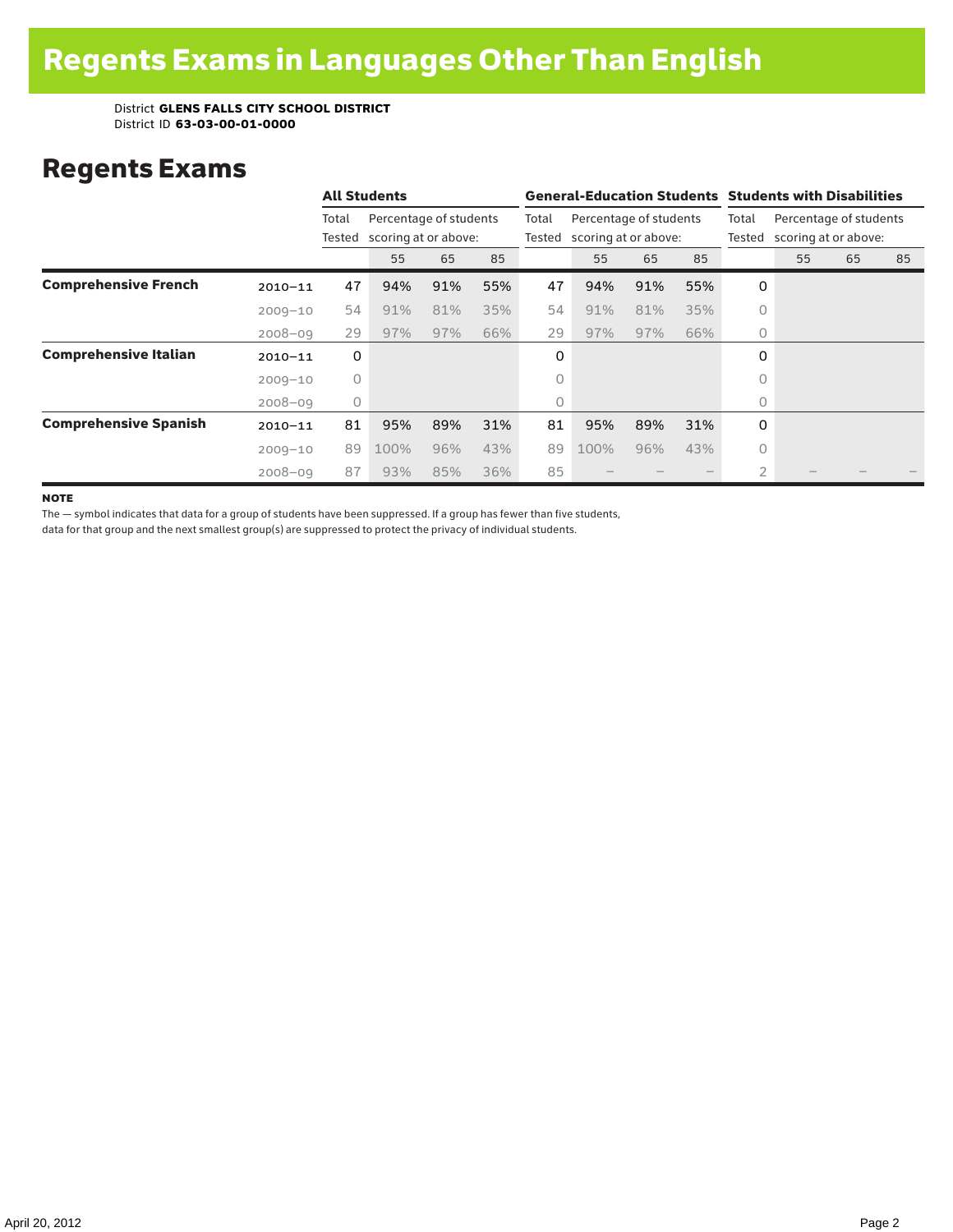### Regents Competency Tests

|                       |             | <b>All Students</b> |                  |                     |                  | <b>General-Education Students Students with Disabilities</b> |                  |  |  |
|-----------------------|-------------|---------------------|------------------|---------------------|------------------|--------------------------------------------------------------|------------------|--|--|
|                       |             | <b>Total Tested</b> | Percent Passing: | <b>Total Tested</b> | Percent Passing: | <b>Total Tested</b>                                          | Percent Passing: |  |  |
| <b>Mathematics</b>    | $2010 - 11$ | 9                   | 22%              | 0                   |                  | 9                                                            | 22%              |  |  |
|                       | $2009 - 10$ | 7                   | 29%              | 0                   |                  | $\overline{1}$                                               | 29%              |  |  |
|                       | $2008 - 09$ | 6                   | 50%              | 1                   |                  | 5                                                            |                  |  |  |
| <b>Science</b>        | $2010 - 11$ | $\mathbf{1}$        |                  | 0                   |                  | 1                                                            |                  |  |  |
|                       | $2009 - 10$ | 4                   |                  | 0                   |                  | 4                                                            |                  |  |  |
|                       | $2008 - 09$ | 0                   |                  | 0                   |                  | 0                                                            |                  |  |  |
| <b>Reading</b>        | $2010 - 11$ | 8                   | 50%              | 0                   |                  | 8                                                            | 50%              |  |  |
|                       | $2009 - 10$ |                     | 57%              | 0                   |                  | 7                                                            | 57%              |  |  |
|                       | $2008 - 09$ | 5                   | 80%              | 0                   |                  | 5                                                            | 80%              |  |  |
| <b>Writing</b>        | $2010 - 11$ | 13                  | 77%              | 0                   |                  | 13                                                           | 77%              |  |  |
|                       | $2009 - 10$ | 9                   | 56%              | 0                   |                  | 9                                                            | 56%              |  |  |
|                       | $2008 - 09$ | 4                   |                  | 0                   |                  | 4                                                            |                  |  |  |
| <b>Global Studies</b> | $2010 - 11$ | 16                  | 31%              | 0                   |                  | 16                                                           | 31%              |  |  |
|                       | $2009 - 10$ | 12                  | 75%              | 1                   |                  | 11                                                           |                  |  |  |
|                       | $2008 - 09$ | 10                  | 80%              | 0                   |                  | 10                                                           | 80%              |  |  |
| <b>U.S. History</b>   | $2010 - 11$ | $\overline{7}$      | 57%              | 0                   |                  | $\overline{1}$                                               | 57%              |  |  |
| and Government        | $2009 - 10$ | 5                   | 80%              | O                   |                  | 5                                                            | 80%              |  |  |
|                       | $2008 - 09$ | 4                   |                  | 0                   |                  | 4                                                            |                  |  |  |

#### **NOTE**

The — symbol indicates that data for a group of students have been suppressed. If a group has fewer than five students,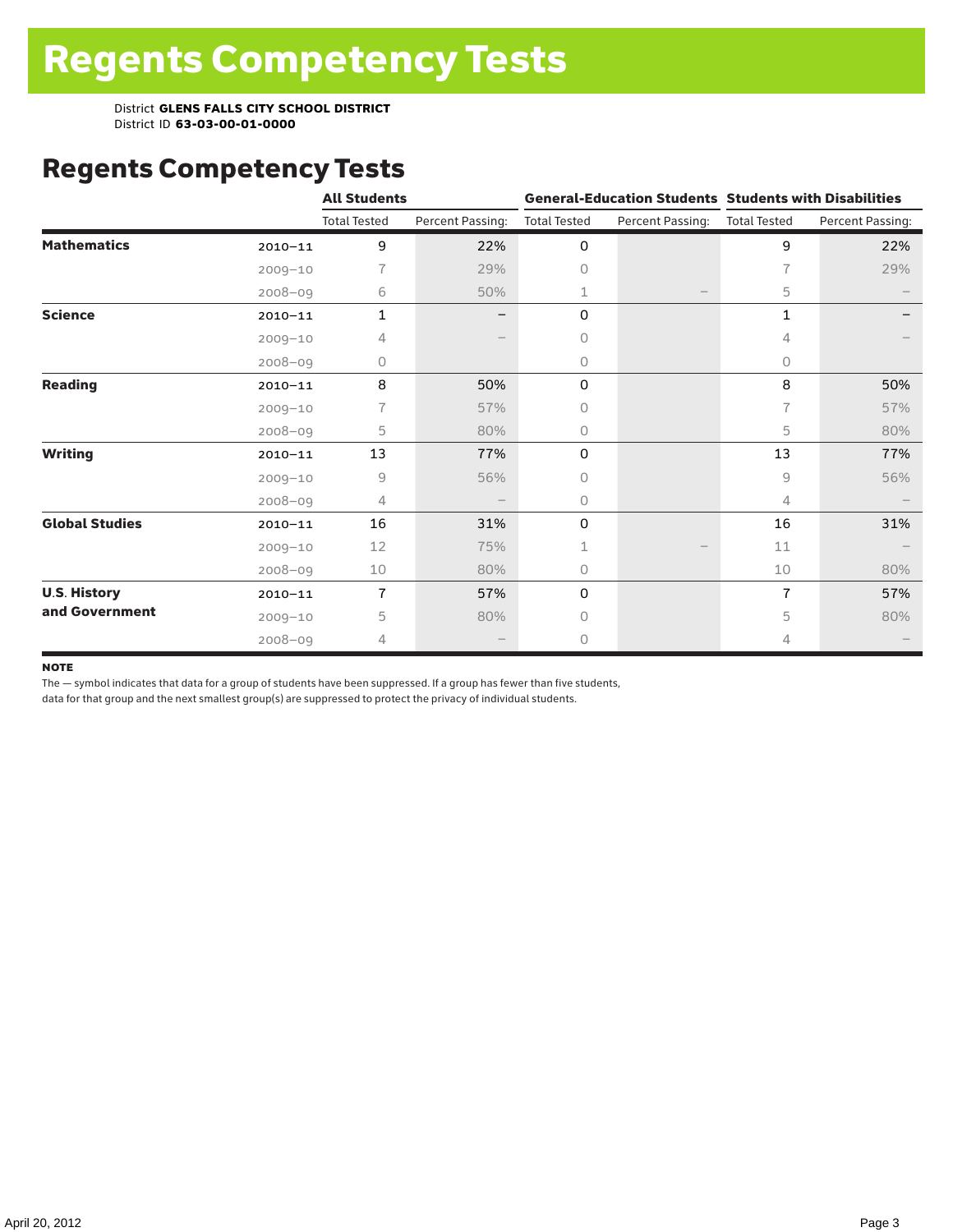#### New York State English as a Second Language Achievement Test (NYSESLAT)

|                  |             |              | <b>All Students</b>               |                             |                          | <b>General-Education Students</b> |  |                                   |  | <b>Students with Disabilities</b> |                     |  |                                   |  |       |
|------------------|-------------|--------------|-----------------------------------|-----------------------------|--------------------------|-----------------------------------|--|-----------------------------------|--|-----------------------------------|---------------------|--|-----------------------------------|--|-------|
|                  |             | Total        |                                   | Percent of students scoring |                          | Total                             |  | Percent of students scoring       |  |                                   | Total               |  | Percent of students scoring       |  |       |
|                  |             |              | Tested in each performance level: |                             |                          |                                   |  | Tested in each performance level: |  |                                   |                     |  | Tested in each performance level: |  |       |
|                  |             |              |                                   | Begin. Interm. Adv.         | Prof.                    |                                   |  | Begin. Interm. Adv.               |  | Prof.                             |                     |  | Begin. Interm. Adv.               |  | Prof. |
| <b>Listening</b> | $2010 - 11$ | $\mathbf{1}$ |                                   |                             |                          | $\mathbf{1}$                      |  |                                   |  |                                   | 0                   |  |                                   |  |       |
| and Speaking     | $2009 - 10$ | $\circ$      |                                   |                             |                          | $\circ$                           |  |                                   |  |                                   | $\circ$             |  |                                   |  |       |
| $(Grades K-1)$   | $2008 - 09$ | $\bigcirc$   |                                   |                             |                          | 0                                 |  |                                   |  |                                   | 0                   |  |                                   |  |       |
| <b>Reading</b>   | $2010 - 11$ | $\mathbf{1}$ |                                   |                             |                          | $\mathbf{1}$                      |  |                                   |  |                                   | 0                   |  |                                   |  |       |
| and Writing      | $2009 - 10$ | $\bigcirc$   |                                   |                             |                          | $\circ$                           |  |                                   |  |                                   | 0                   |  |                                   |  |       |
| $(Grades K-1)$   | $2008 - 09$ | $\bigcirc$   |                                   |                             |                          | $\circ$                           |  |                                   |  |                                   | 0                   |  |                                   |  |       |
| <b>Listening</b> | $2010 - 11$ | $\mathbf{1}$ |                                   |                             | —                        | $\mathbf 0$                       |  |                                   |  |                                   | $\mathbf{1}$        |  |                                   |  |       |
| and Speaking     | $2009 - 10$ | $\mathbf 1$  |                                   |                             | $\overline{\phantom{0}}$ | $\circ$                           |  |                                   |  |                                   | $\mathbf 1$         |  |                                   |  |       |
| $(Grades 2-4)$   | $2008 - 09$ | $\mathbf 1$  |                                   |                             | $\overline{\phantom{0}}$ | $\circ$                           |  |                                   |  |                                   | 1                   |  |                                   |  |       |
| <b>Reading</b>   | $2010 - 11$ | $\mathbf 1$  |                                   |                             | $\overline{\phantom{0}}$ | $\mathbf 0$                       |  |                                   |  |                                   | 1                   |  |                                   |  |       |
| and Writing      | $2009 - 10$ | $\mathbf 1$  |                                   |                             |                          | $\circ$                           |  |                                   |  |                                   | 1                   |  |                                   |  |       |
| $(Grades 2-4)$   | $2008 - 09$ | 1            |                                   |                             | $\overline{\phantom{0}}$ | $\circ$                           |  |                                   |  |                                   | 1                   |  |                                   |  |       |
| <b>Listening</b> | $2010 - 11$ | 0            |                                   |                             |                          | 0                                 |  |                                   |  |                                   | 0                   |  |                                   |  |       |
| and Speaking     | $2009 - 10$ | 0            |                                   |                             |                          | $\circ$                           |  |                                   |  |                                   | $\circ$             |  |                                   |  |       |
| $(Grades 5-6)$   | $2008 - 09$ | $\bigcirc$   |                                   |                             |                          | 0                                 |  |                                   |  |                                   | 0                   |  |                                   |  |       |
| <b>Reading</b>   | $2010 - 11$ | 0            |                                   |                             |                          | 0                                 |  |                                   |  |                                   | 0                   |  |                                   |  |       |
| and Writing      | $2009 - 10$ | 0            |                                   |                             |                          | $\circ$                           |  |                                   |  |                                   | $\circlearrowright$ |  |                                   |  |       |
| $(Grades 5-6)$   | $2008 - 09$ | $\bigcirc$   |                                   |                             |                          | 0                                 |  |                                   |  |                                   | 0                   |  |                                   |  |       |
| <b>Listening</b> | $2010 - 11$ | 0            |                                   |                             |                          | 0                                 |  |                                   |  |                                   | 0                   |  |                                   |  |       |
| and Speaking     | $2009 - 10$ | $\bigcirc$   |                                   |                             |                          | $\circ$                           |  |                                   |  |                                   | $\circ$             |  |                                   |  |       |
| $(Grades 7-8)$   | $2008 - 09$ | $\bigcirc$   |                                   |                             |                          | $\circ$                           |  |                                   |  |                                   | 0                   |  |                                   |  |       |
| <b>Reading</b>   | $2010 - 11$ | 0            |                                   |                             |                          | 0                                 |  |                                   |  |                                   | 0                   |  |                                   |  |       |
| and Writing      | $2009 - 10$ | 0            |                                   |                             |                          | $\circ$                           |  |                                   |  |                                   | $\circ$             |  |                                   |  |       |
| $(Grades 7-8)$   | $2008 - 09$ | $\bigcirc$   |                                   |                             |                          | $\circ$                           |  |                                   |  |                                   | 0                   |  |                                   |  |       |
| <b>Listening</b> | $2010 - 11$ | $\mathbf{1}$ |                                   |                             | -                        | $\mathbf{1}$                      |  |                                   |  |                                   | 0                   |  |                                   |  |       |
| and Speaking     | $2009 - 10$ | $\mathbf{1}$ |                                   |                             | $\overline{\phantom{0}}$ | $\mathbf 1$                       |  |                                   |  |                                   | $\circ$             |  |                                   |  |       |
| $(Grades 9-12)$  | $2008 - 09$ | $\mathbf 1$  |                                   |                             | $\overline{\phantom{0}}$ | $\mathbf 1$                       |  |                                   |  |                                   | 0                   |  |                                   |  |       |
| <b>Reading</b>   | $2010 - 11$ | $\mathbf{1}$ |                                   |                             | $-$                      | $\mathbf{1}$                      |  |                                   |  | $\overline{\phantom{0}}$          | 0                   |  |                                   |  |       |
| and Writing      | $2009 - 10$ | $\mathbf 1$  |                                   |                             | $\overline{\phantom{0}}$ | 1                                 |  |                                   |  |                                   | $\circ$             |  |                                   |  |       |
| $(Grades 9-12)$  | $2008 - 09$ | $\mathbf 1$  |                                   |                             | $\overline{\phantom{0}}$ | 1                                 |  |                                   |  |                                   | 0                   |  |                                   |  |       |

#### note

The — symbol indicates that data for a group of students have been suppressed. If a group has fewer than five students,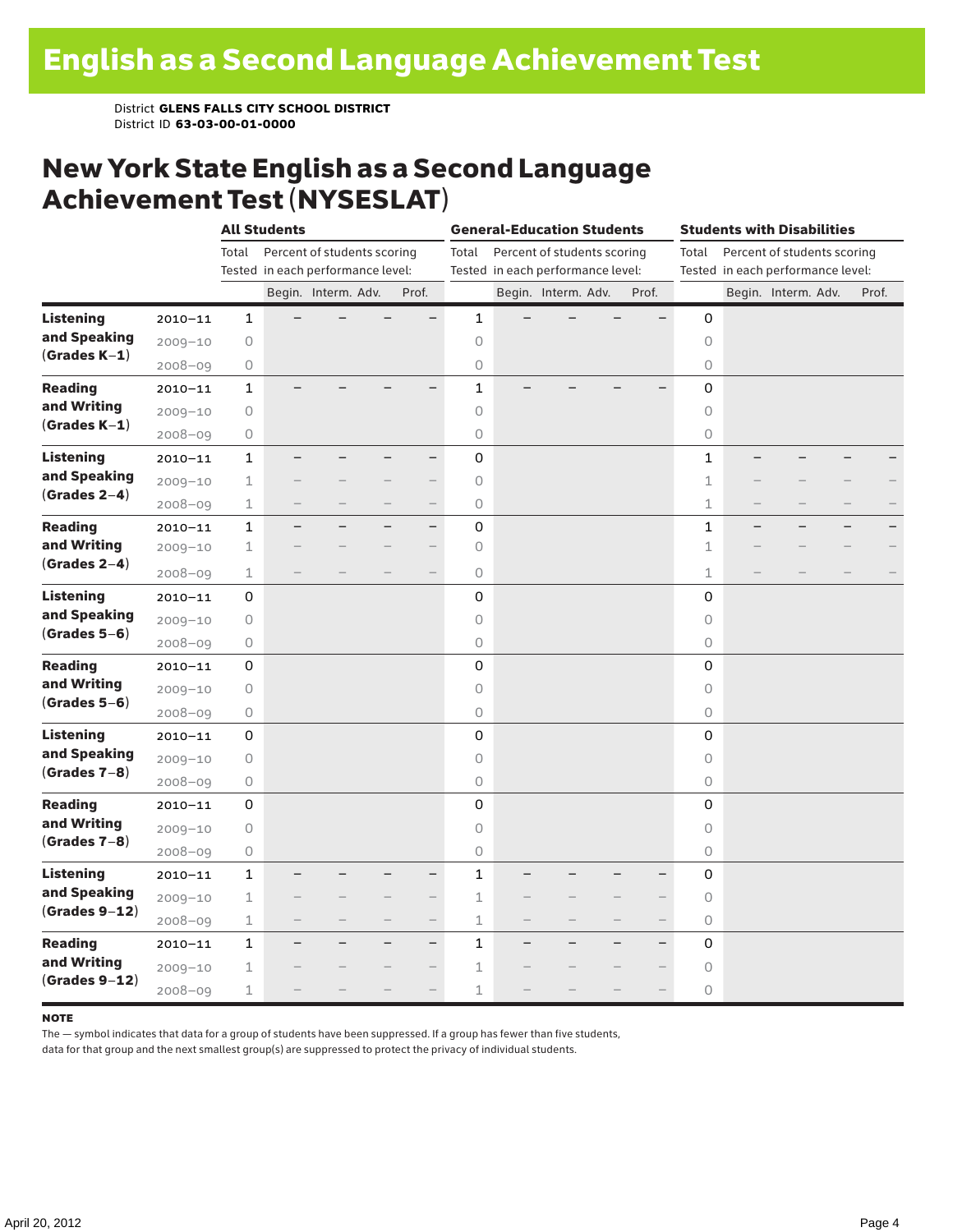#### Statewide 2010–11 Results on the National Assessment of Educational Progress (NAEP)

|                            | % Below Basic | % Basic | % Proficient | % Advanced |  |
|----------------------------|---------------|---------|--------------|------------|--|
| <b>Grade 4 Reading</b>     | 32%           | 33%     | 26%          | 9%         |  |
| <b>Grade 8 Reading</b>     | 24%           | 41%     | 31%          | 4%         |  |
| <b>Grade 4 Mathematics</b> | 20%           | 44%     | 31%          | 5%         |  |
| <b>Grade 8 Mathematics</b> | 30%           | 40%     | 23%          | 7%         |  |

### Statewide 2010–11 NAEP Participation Rates for LEP Students and Students with Disabilities

|                                   | <b>Participation Rate</b> |
|-----------------------------------|---------------------------|
| <b>Grade 4 Reading</b>            |                           |
| Limited English Proficient        | 84%                       |
| <b>Students with Disabilities</b> | 85%                       |
| <b>Grade 8 Reading</b>            |                           |
| Limited English Proficient        | 77%                       |
| <b>Students with Disabilities</b> | 84%                       |
| <b>Grade 4 Mathematics</b>        |                           |
| Limited English Proficient        | 91%                       |
| <b>Students with Disabilities</b> | 90%                       |
| <b>Grade 8 Mathematics</b>        |                           |
| Limited English Proficient        | 92%                       |
| <b>Students with Disabilities</b> | 91%                       |

#### **NOTE**

The National Assessment of Educational Progress (NAEP), developed in 1969, is a nationally representative assessment of the performance of United States' students in mathematics, reading, science, writing, the arts, civics, economics, geography, and U.S. history. Teachers, principals, parents, policymakers, and researchers use NAEP results to assess progress and develop ways to improve education in the United States.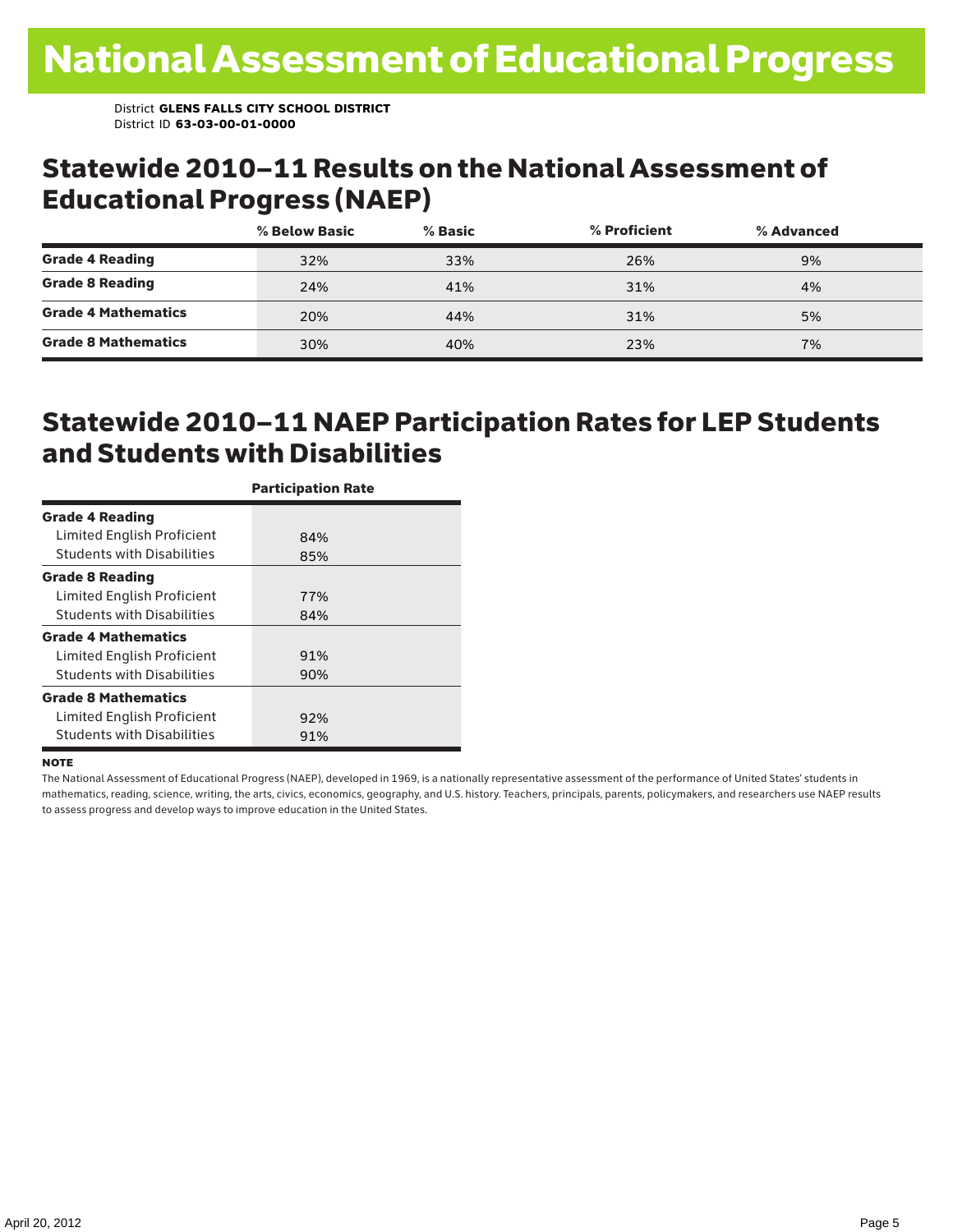### 2007 Total Cohort Performance on Regents Exams After Four Years

|                                        |                   | <b>All Students</b> |                                    |              |  | <b>General-Education Students</b>                                   |           |     |              |  | <b>Students with Disabilities</b>                              |           |     |              |  |
|----------------------------------------|-------------------|---------------------|------------------------------------|--------------|--|---------------------------------------------------------------------|-----------|-----|--------------|--|----------------------------------------------------------------|-----------|-----|--------------|--|
|                                        | ohort<br>힏<br>ី ក |                     | Percentage of<br>students scoring: |              |  | ohort<br>rolln<br>Percentage of<br>문<br>students scoring:<br>$\cup$ |           |     |              |  | ohort<br>rollm<br>Percentage of<br>밑<br>students scoring:<br>Ū |           |     |              |  |
|                                        |                   | $55 - 64$           |                                    | 65-84 85-100 |  |                                                                     | $55 - 64$ |     | 65-84 85-100 |  |                                                                | $55 - 64$ |     | 65-84 85-100 |  |
| <b>Global History</b><br>and Geography | 212               | 5%                  | 40%                                | 35%          |  | 174                                                                 | 3%        | 45% | 42%          |  | 38                                                             | 13%       | 16% | 3%           |  |
| <b>U.S. History</b><br>and Government  | 212               | 2%                  | 26%                                | 42%          |  | 174                                                                 | 1%        | 30% | 50%          |  | 38                                                             | 8%        | 11% | 8%           |  |
| <b>Science</b>                         | 212               | 4%                  | 47%                                | 34%          |  | 174                                                                 | 3%        | 51% | 40%          |  | 38                                                             | 11%       | 29% | 8%           |  |

### New York State Alternate Assessments (NYSAA) 2010–11

|                              | <b>All Students</b> |                            |   |   |   |  |  |  |  |
|------------------------------|---------------------|----------------------------|---|---|---|--|--|--|--|
|                              | Total               | Number of students scoring |   |   |   |  |  |  |  |
|                              |                     | Tested at Level:           |   |   |   |  |  |  |  |
|                              |                     | 1                          | 2 | 3 | 4 |  |  |  |  |
| <b>Secondary Level</b>       |                     |                            |   |   |   |  |  |  |  |
| <b>English Language Arts</b> | ი                   |                            |   |   |   |  |  |  |  |
| Mathematics                  | 0                   |                            |   |   |   |  |  |  |  |
| Social Studies               | 0                   |                            |   |   |   |  |  |  |  |
| Science                      | ი                   |                            |   |   |   |  |  |  |  |

The New York State Alternate Assessment (NYSAA) is for students with severe cognitive disabilities. Results for students taking the NYSAA in English language arts, mathematics, and science at the elementary and middle levels are available in the *Accountability and Overview Report* part of *The New York State Report Card*.

#### **NOTE**

The — symbol indicates that data for a group of students have been suppressed. If a group has fewer than five students,